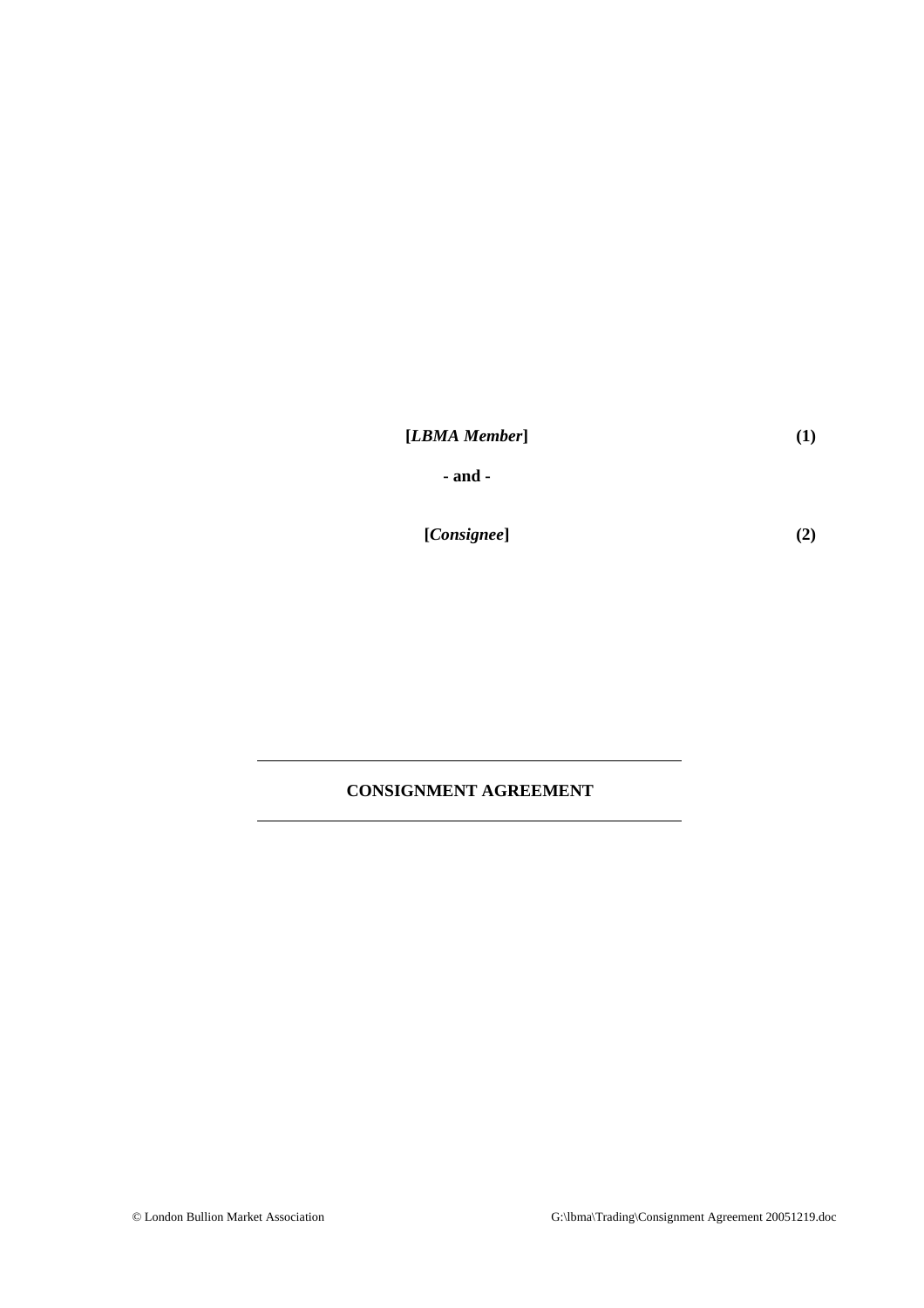#### **THIS AGREEMENT** is made on

#### **BETWEEN:**

- (1) [*name of LBMA member*] [a company incorporated in England and Wales with registered number [*registered company number*] whose registered office address is at [*address*]] *OR* [a company incorporated in [*foreign country*] acting through its United Kingdom branch office, Registered in England and Wales No. [*registration number of branch office*] with an office at [*address of branch office*] ("**the Consignor**"); and
- (2) [*insert name of Consignee*] [a company incorporated in [*country*] with registered number *[registered company number]*] [of *or* whose registered office address is at] [*address*] ("**the Consignee**").

### **RECITAL**

The Consignor is willing to consign Gold (as defined below) to the Consignee, and the Consignee is willing to receive Gold from the Consignor on a consignment basis, from time to time in accordance with the terms and conditions set out in this Agreement.

#### **NOW IT IS AGREED** as follows:

#### **1 Definitions**

1.1 In this Agreement, unless the context requires otherwise, the following terms shall have the following respective meanings:

 **Business Day** means any day when banks are open to conduct Gold transactions in London, New York and the city in which the Consignee is located, as set out above;

 **Consignment** means a consignment of Gold forming the subject matter of an individual request by the Consignee pursuant to Clause 2.1;

**Consignment Gold** means Gold consigned by the Consignor to the Consignee pursuant to this Agreement;

**Gold** means gold and/or gold bars;

**Delivery Point** means the place of delivery of the Consignment Gold by the Consignor to the Consignee and the point at which risk shall pass to the Consignee in accordance with Clause 3.2. [Unless expressly agreed otherwise in writing, the Delivery Point shall be [*state location*]];

**Spot Market Price** means, for any Business Day, the price per ounce of Gold quoted to the Consignee by the Consignor as determined by the Consignor in its sole discretion.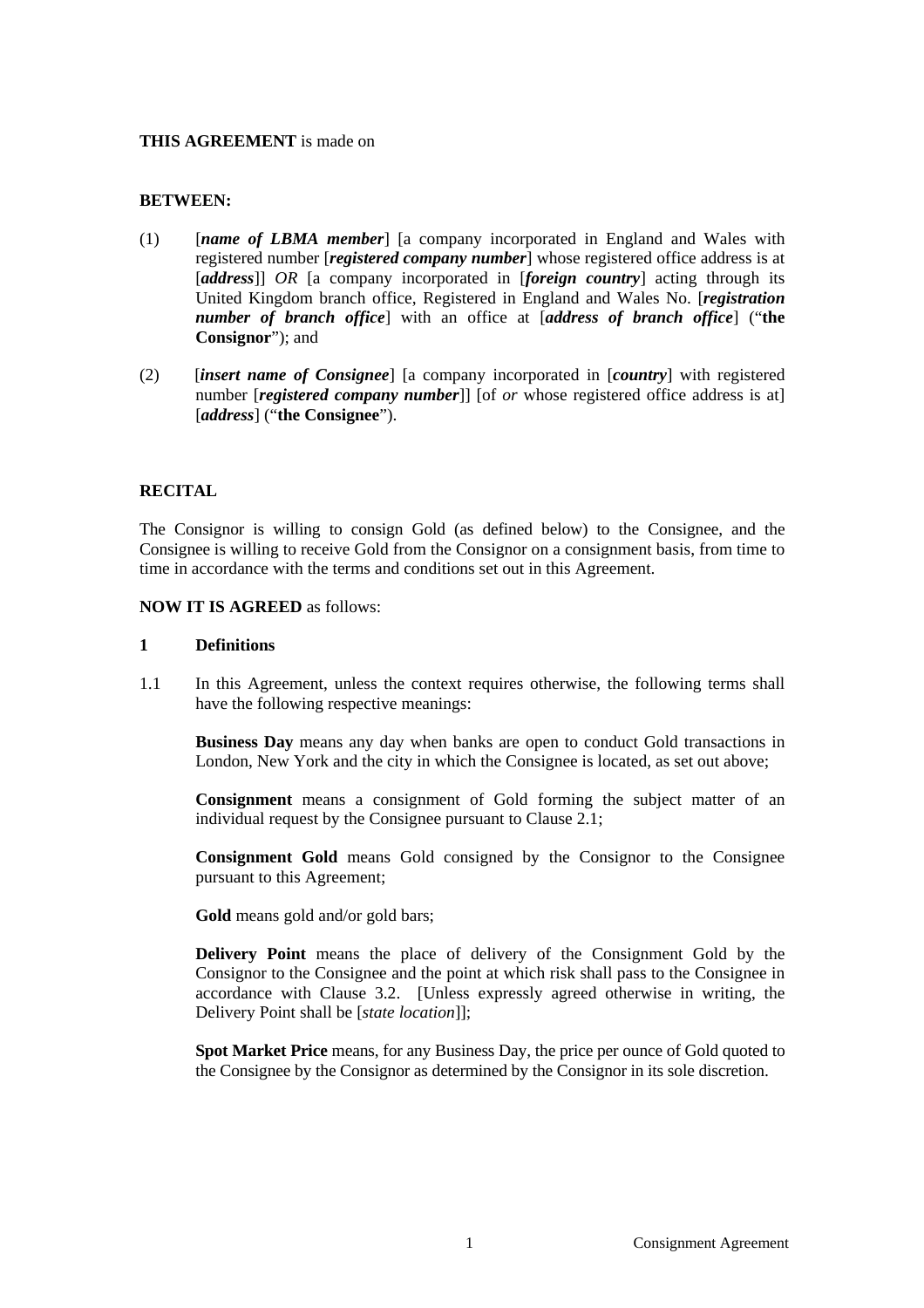- 1.2 In this Agreement, any reference to a Clause shall be a reference to a clause of this Agreement.
- 1.3 Clause headings are for ease of reference only and shall not affect the construction of this Agreement.

### **2 Consignment**

- 2.1 The Consignor shall, in its sole discretion, upon the request of the Consignee and subject to the terms and conditions set out in this Agreement, deliver and consign Gold to the Consignee. Nothing in this Agreement shall oblige the Consignor to accept any request by or on behalf of the Consignee to deliver and/or consign Gold to the Consignee.
- 2.2 The Consignor will only despatch a Consignment once all of the following terms have been agreed by the parties and have been confirmed in writing by such method as the Consignor may require in accordance with its standard procedures in place from time to time:
	- (a) the quantity of Gold and, where appropriate, number of gold bars constituting the Consignment;
	- (b) the proposed date of delivery of the Consignment;
	- (c) the destination airport or other place of delivery;
	- (d) the Delivery Point, i.e. the point at which risk in the Consignment will pass to the Consignee pursuant to Clause 3.2; and
	- (e) the vaults in which the Consignment will be stored.
- 2.3 Once the Consignor has accepted a request for a Consignment, the Consignee can only cancel the request with the Consignor's prior agreement in writing, and on condition that the Consignee reimburses the Consignor any costs and expenses already incurred by the Consignor in preparing the Consignment.
- 2.4 Unless agreed otherwise in writing, the Consignment Gold shall be of at least the minimum fineness to comply with the London Bullion Market good delivery requirements.
- 2.5 All delivery costs will be for the account of the Consignor unless expressly agreed otherwise between the Consignor and the Consignee, except that any taxes, duties and other levies and/or charges imposed by governmental or other authority in connection with the importation of the Consignment Gold shall be borne and paid by the Consignee.
- 2.6 Upon the arrival of Consignment Gold at the Delivery Point, the Consignee shall immediately inspect the Consignment Gold, sign the delivery note accordingly, confirm to the Consignor in writing the safe arrival and receipt of the Consignment Gold and immediately transport the Consignment Gold to the vaults in which it will be stored.
- 2.7 Signature of the delivery note shall be evidence of delivery of the agreed quantity and quality of Consignment Gold, and the Consignee shall have no claim against the Consignor in respect of delivery of the incorrect quality or quantity of Gold unless: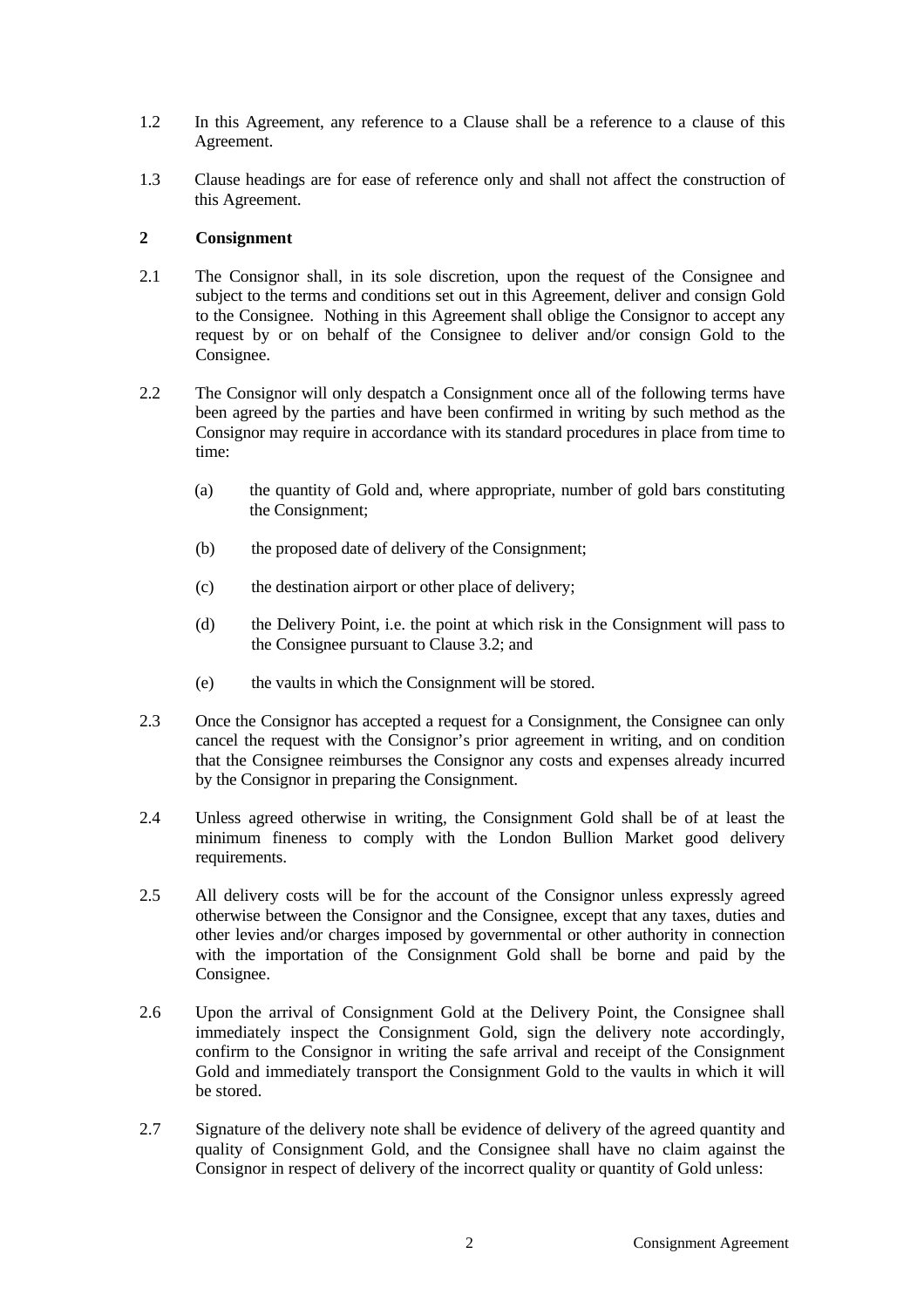- (a) the Consignee gives written notice to the Consignor within 7 days of delivery specifying the error; and
- (b) the Consignor is given a reasonable opportunity, after receiving such notice, of examining the Consignment Gold.
- 2.8 If, subject to Clause 2.7, the Consignment Gold is found by the Consignor to have been delivered in the incorrect quality or quantity, the Consignor shall rectify the error as soon as reasonably practicable and provided it does so the Consignor shall have no further liability arising out of such error.
- 2.9 If the Consignor in its sole discretion determines that maintaining Consignment Gold is economically not feasible (for example, but without limitation, if Consignment Gold remains in Consignment for one month without being purchased pursuant to Clause 4 or returned pursuant Clause 5), the Consignor and the Consignee shall discuss in good faith with a view to mutually agreeing for the Consignee to bear the gold financing cost, at an interest rate to be agreed, from an agreed date until the Consignment Gold is purchased or returned. This Clause is without prejudice to the Consignor's rights to terminate any consignment under Clause 5.1.

### **3 Title, Risk and Insurance**

- 3.1 Full legal, beneficial and equitable title to the Consignment Gold shall remain vested in the Consignor unless and until the Consignee purchases all or any part of the Consignment Gold pursuant to Clause 4, in which event title in that part of the Consignment Gold purchased (but not in any other part of the Consignment Gold) shall pass to the Consignee upon receipt by the Consignor of payment in full in cleared funds for that part of the Consignment Gold.
- 3.2 Notwithstanding that title has not passed, upon delivery of the Consignment Gold to the agreed Delivery Point, risk shall pass to the Consignee and the Consignee shall bear the entire risk of loss, theft, damage and/or destruction of the Consignment Gold from any cause whatsoever until any redelivery to the Consignor pursuant to and in accordance with this Agreement
- 3.3 The Consignor shall insure each Consignment to the agreed Delivery Point in a value which includes the amount of any duty which the Consignee notifies to the Consignor.
- 3.4 From the agreed Delivery Point and so long as any Consignment Gold is at the risk of the Consignee:
	- (a) the Consignee shall insure the Consignment Gold, at its own expense, with a financially sound and reputable insurance company or companies approved by the Consignor in writing, on terms and conditions acceptable to the Consignor, against loss, theft, damage and destruction and any other insurable risks which may from time to time be reasonably required by the Consignor, in such amounts as shall from time to time be reasonably required by the Consignor, with the Consignor as sole loss payee in respect of such Consignment Gold;
	- (b) the Consignee shall deliver to the Consignor, at the commencement of each year of the policy and from time to time on the Consignor's reasonable request, confirmation from the Consignee's insurers or brokers in a form satisfactory to the Consignor of the terms and validity of such insurance; and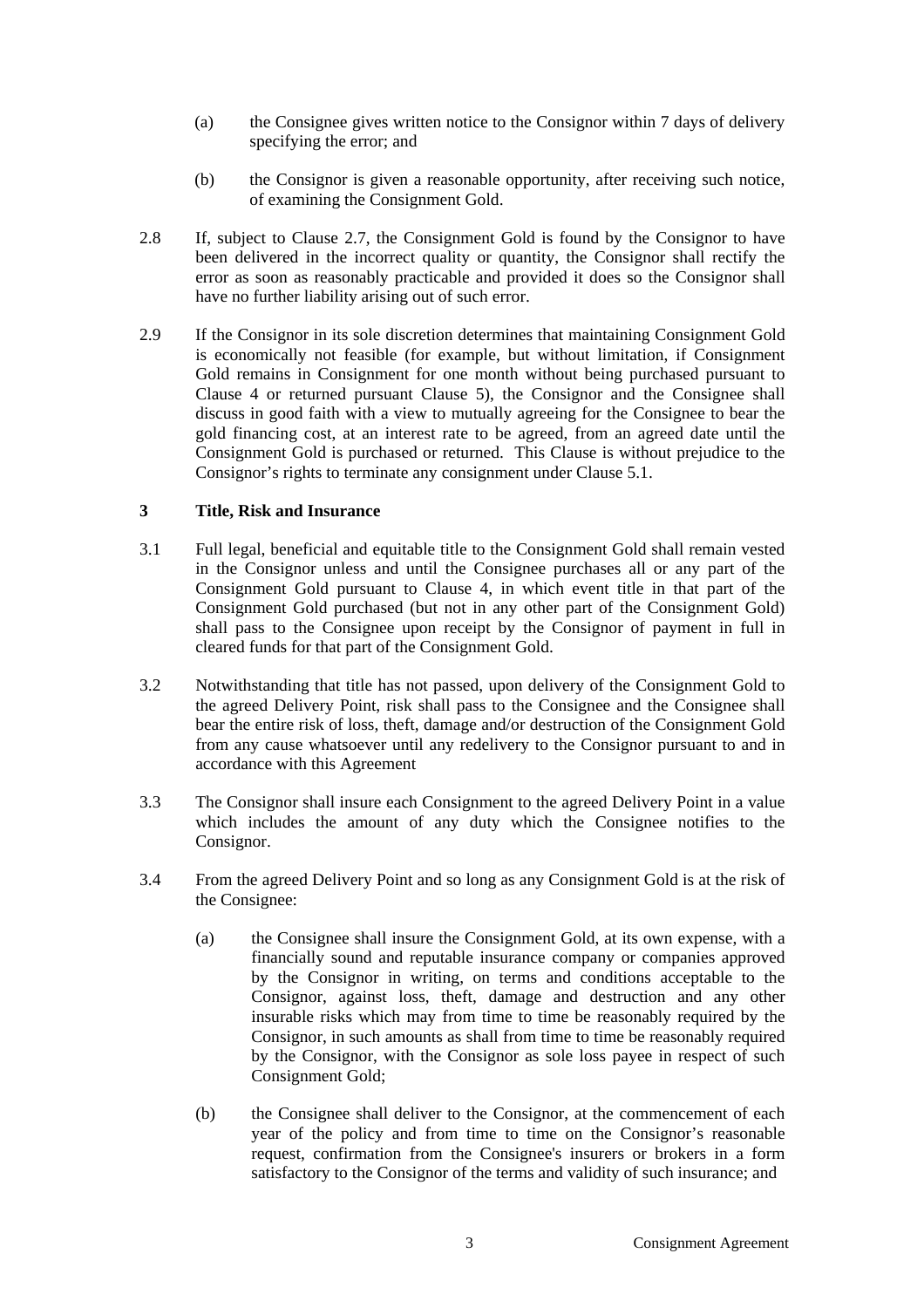- (c) if the Consignee shall fail to take out or maintain such insurance in accordance with this Clause 3.4, or to produce sufficient evidence (in the opinion of the Consignor) that the policy or policies are in full force and effect in accordance with this Clause 3.4, the Consignor shall be entitled at the Consignee's expense to take out and/or maintain such insurance and shall be reimbursed on demand by the Consignee all premiums and related costs incurred in exercising this right.
- 3.5 Unless and until full legal, beneficial and equitable title to and property in the Consignment Gold passes to the Consignee in accordance with Clause 4, or is redelivered to the Consignor in accordance with Clause 5, the Consignee shall:
	- (a) hold the Consignment Gold on a fiduciary basis as the Consignor's bailee;
	- (b) store and safely keep the Consignment Gold for the Consignor in the vaults approved by the Consignor, with all reasonable care, in a manner satisfactory to the Consignor, and at its own cost and expense, and not remove the Consignment Gold from those vaults;
	- (c) keep the Consignment Gold segregated from other products and marked clearly by the Consignee as the Consignor's property;
	- (d) not convert, co-mingle or otherwise deal with the Consignment Gold;
	- (e) not create, incur, assume or suffer to exist any mortgage, pledge, lien, security interest, charge or other encumbrance of any nature whatsoever over any of the Consignment Gold;
	- (f) at all times keep an accurate and up to date inventory of the Consignment Gold, including details of all purchases of Consignment Gold made pursuant to this Agreement and shall immediately upon request submit a copy of such inventory to the Consignor;
	- (g) permit the Consignor and its representatives to examine the Consignment Gold and the inventory kept pursuant to paragraph (f) above at any time on reasonable notice; and
	- (h) indemnify the Consignor and hold it harmless against any and all liabilities, damages, losses, costs, expenses, suits, claims, demands or judgments of any nature (including, without limitation, attorneys' fees and expenses) arising from or in connection with any loss, theft, destruction or damage to any Consignment Gold.
- *3.6* [The Consignee grants the Consignor, its agents and employees an irrevocable licence at any time to enter any premises where the Consignment Gold is or may be stored in order to inspect it, or, where the Consignee's right to possession has terminated pursuant to Clause 6.5, to recover it.]
- 3.7 Immediately upon title in any Consignment Gold passing to the Consignee pursuant to Clause 3.1, the Consignee shall withdraw and keep separate such Consignment Gold and shall (where applicable) notify the Consignor in writing of the identifying numbers of those gold bars which have been purchased.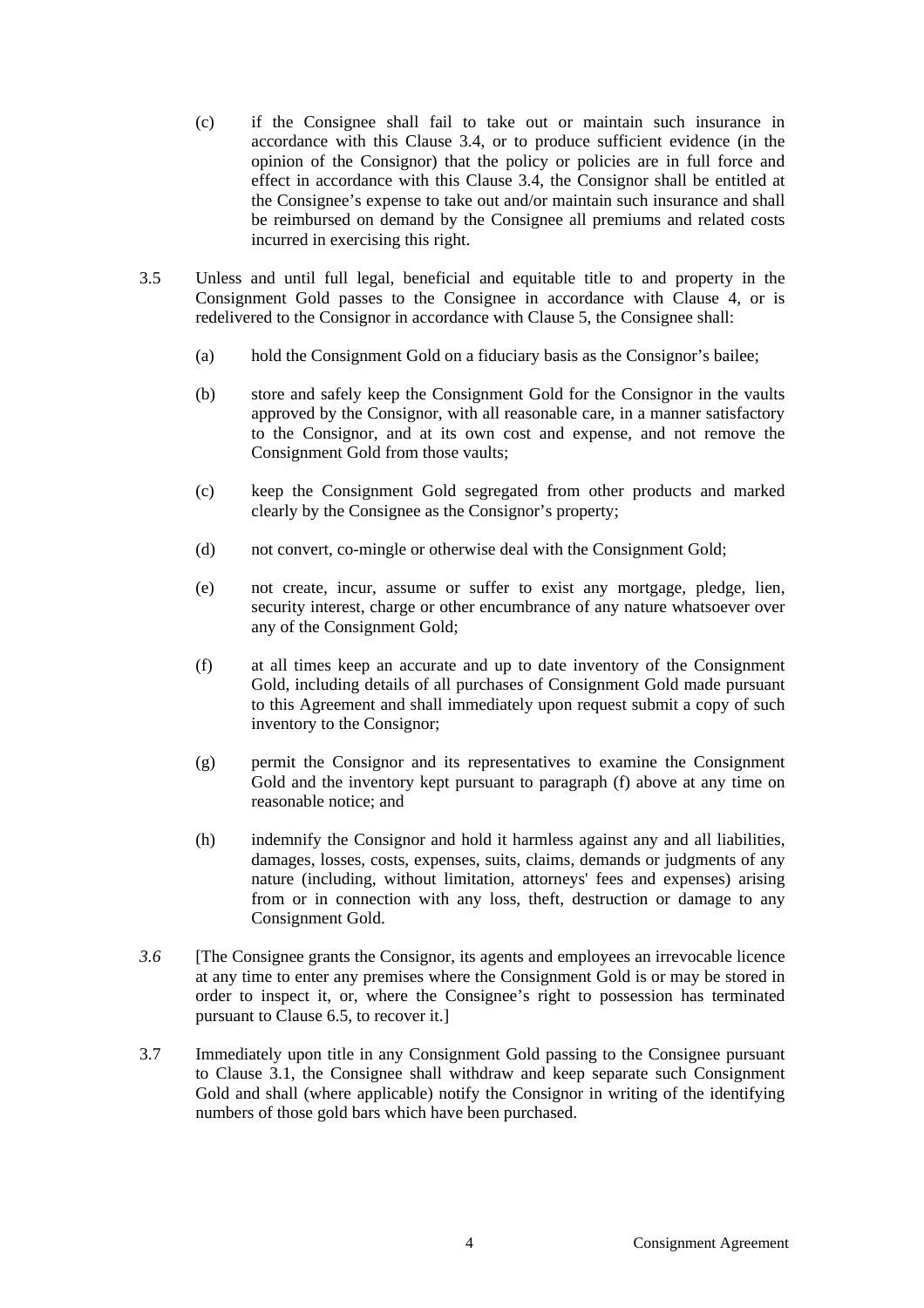## **4 Purchase of Consignment Gold**

- 4.1 Subject to the terms of this Agreement, the Consignee may from time to time purchase all or any part of any Consignment Gold.
- 4.2 The prices and rates for the purchase of Consignment Gold by the Consignee may, by agreement between the Consignor and the Consignee, be based on market and premium, fixing and premium or any other pricing method expressly agreed between them, or if no such method is agreed, will be the Spot Market Price.
- 4.3 Unless agreed otherwise by the Consignee and the Consignor, the price of the Consignment Gold shall be in US Dollars and payment shall be made by the Consignee in US Dollars.
- 4.4 The purchase of Consignment Gold by the Consignee shall be subject to the Consignor's standard contract or terms and conditions (if any) for the sale and purchase of consigned Gold in force from time to time, and the Consignor shall only be obliged to complete the sale and purchase once it has agreed with the Consignee the quantity of Gold and, where appropriate, number of gold bars to be purchased and (where applicable) any delivery arrangements.
- 4.5 Unless agreed otherwise by the parties in writing, the Consignee shall pay the Consignor the purchase price of any Consignment Gold purchased pursuant to this Agreement, on [the second Business Day after the date with effect from which the purchase is agreed], into the bank account notified by the Consignor to the Consignee in writing.
- 4.6 All payments to be made by the Consignee for the purchase of Consignment Gold shall be made in full, in cleared funds, and without deduction or set-off provided that, should at any time the Consignee be compelled by applicable law to make any deduction or withholding from any such payment for or on account of any taxes -
	- (a) the Consignee shall (if the Consignor disputes any such deduction or withholding) provide reasonable evidence to the Consignor supporting the application of the relevant tax;
	- (b) the Consignee shall pay the relevant tax when due;
	- (c) the Consignee shall, on the due date for payment of the relevant tax, pay to the Consignor such additional amounts as may be necessary to ensure that the Consignor receives an amount equal to the full amount which the Consignor would have received had such payment not been withheld for or on account of the relevant tax; and
	- (d) the Consignee shall furnish to the Consignor official certified copies of tax receipts evidencing the due payment of the relevant tax within 45 days of the due date for payment of such tax.
- 4.7 The Consignor reserves the right to charge interest on any amount remaining unpaid after the due date for payment, from the due date to the date of payment, at the rate of [[X]% over the 1 month LIBOR rate of the British Bankers' Association in force from time to time].
- 4.8 The Consignor may, at its discretion, agree to buy back from the Consignee any Gold which has been purchased by the Consignee pursuant to this Agreement. Any such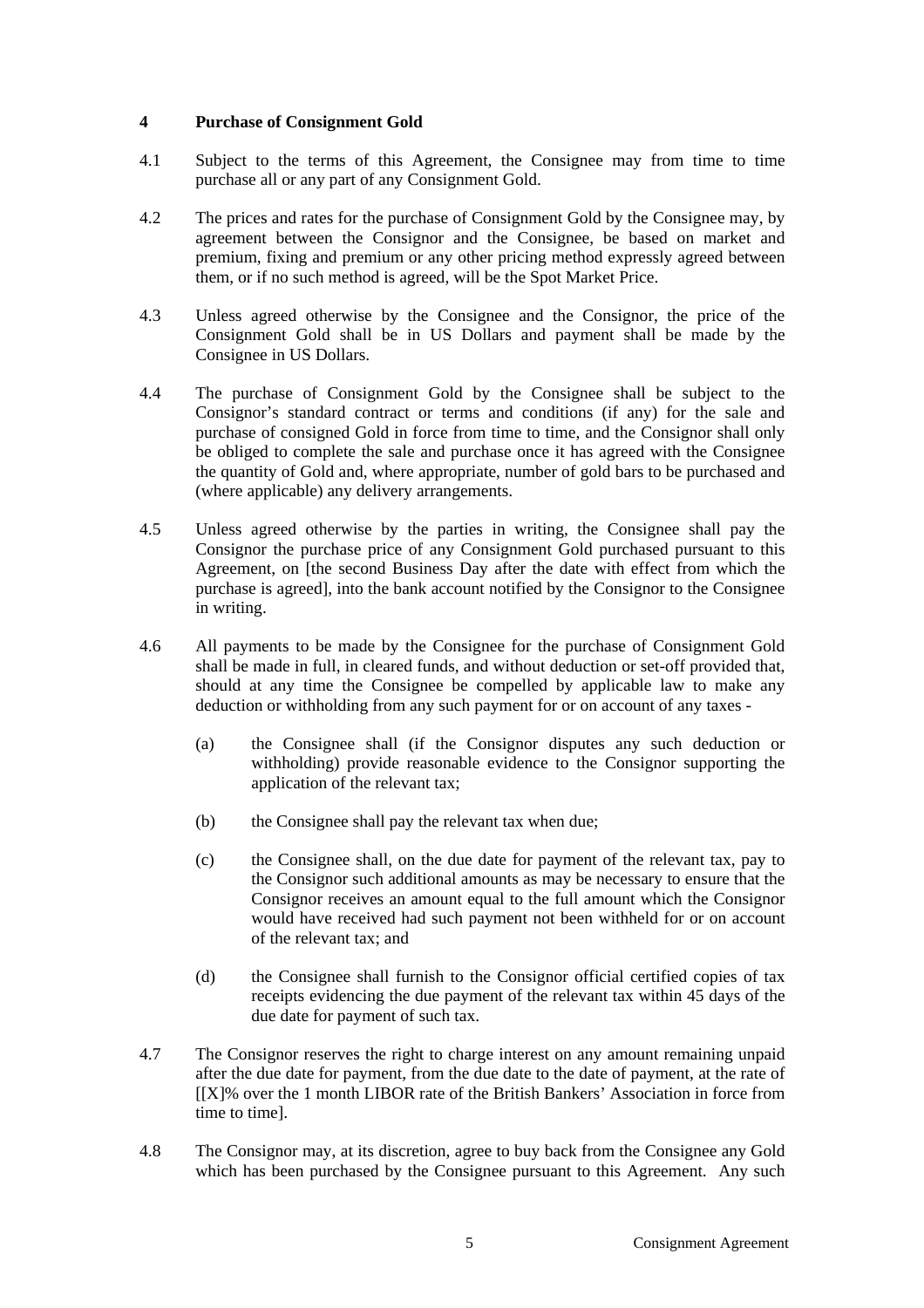Gold shall only be purchased on terms agreed by the Consignor (which shall include a condition that the Consignee shall be responsible for ensuring that the Gold shall be of at least the minimum fineness to comply with the London Bullion Market good delivery requirements) and such Gold shall be deemed to be Consignment Gold.

## **5 Return of Consignment Gold**

- 5.1 The Consignor may, at any time, terminate any Consignment by giving [at least 2 Business Days'] notice to the Consignee. The Consignee may terminate any Consignment only with the written consent of the Consignor.
- 5.2 Upon the termination of any Consignment pursuant to Clause 5.1, all or any part of the Consignment Gold comprised in that Consignment (other than any Consignment Gold which has already been purchased pursuant to Clause 4) may be purchased by the Consignee pursuant to Clause 4. [The Consignor shall have discretion to require the Consignee, on the date of termination of the Consignment, to purchase all or any part of the Consignment Gold in accordance with Clause 4.]
- 5.3 Any part of the Consignment Gold which is not so purchased shall be physically returned to the Consignor at such address as shall be designated by the Consignor in writing. Prior to despatch, the Consignee shall agree with the Consignor in writing the date of the return of the Consignment Gold and the quantity to be returned.
- 5.4 All Consignment Gold returned to the Consignor shall be delivered, at the Consignee's sole risk and expense, to the Delivery Point agreed with the Consignor, in the same form as the Consignment Gold had been delivered to the Consignee pursuant to Clause 2 or in any other form expressly agreed by the Consignor in writing.
- 5.5 The Consignee shall indemnify the Consignor against any losses, including but not limited to market losses and loss of profit, incurred as a result of any return of Consignment Gold to the Consignor on a date other than the agreed date, such losses to be calculated by the Consignor in its reasonable discretion and such calculations to be made available to the Consignee for inspection upon request.

# **6 Termination**

- 6.1 In the event that any one or more of the following events shall occur:
	- (a) the Consignee fails to pay to the Consignor when due any amounts payable under this Agreement, or fails to return to the Consignor when due any Consignment Gold, or fails to insure any Consignment Gold as required by this Agreement, or commits any continuing or material breach of any of the other terms of this Agreement;
	- (b) any statement, representation or warranty made by the Consignee is found to be incorrect or inaccurate in any material respect;
	- (c) the Consignor has reasonable grounds to believe that the Consignee has acted fraudulently;
	- (d) an encumbrancer takes possession or a receiver is appointed over any of the property or assets of the Consignee;
	- (e) an order is made for the appointment of an administrator to manage the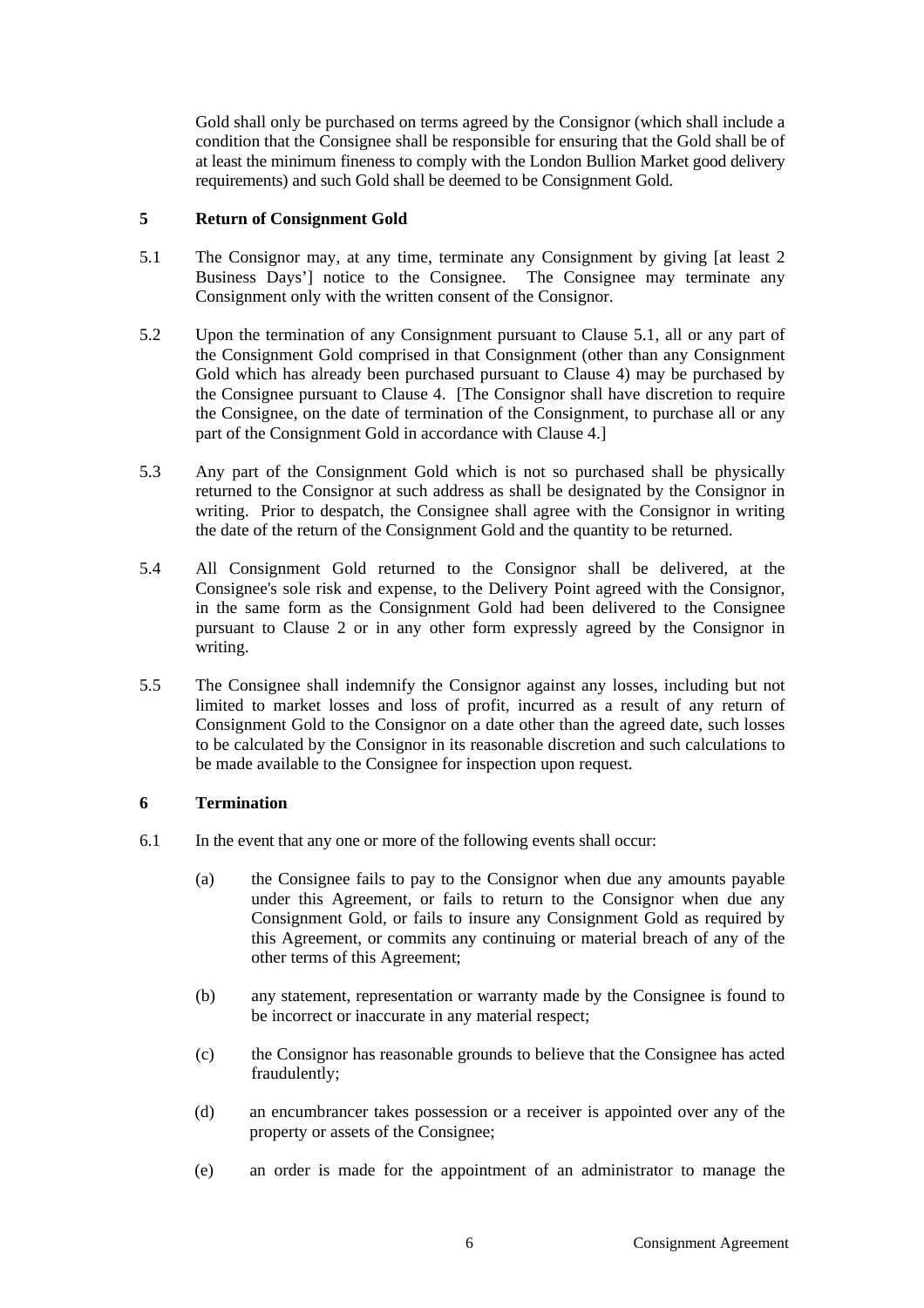affairs, business and property of the Consignee or documents are filed with a court of competent jurisdiction for the appointment of an administrator of the Consignee or notice of intention to appoint an administrator is given by the Consignee or its directors or by a qualifying floating charge holder (as defined in paragraph 14 of Schedule B1 to the Insolvency Act 1986);

- (f) the Consignee makes any voluntary arrangement with its creditors or becomes subject to an administration order;
- (g) the Consignee goes into liquidation (except for the purposes of an amalgamation, reconstruction or other reorganisation and in such manner that the company resulting from the reorganisation effectively agrees to be bound by or to assume the obligations imposed on the Consignee under this Agreement);
- (h) the Consignee ceases, or threatens to cease, to carry on business;
- (i) anything similar to or having a similar effect to any of the events specified in paragraphs (d), (e), (f) or (g) above occurs to the Consignee under the laws of any applicable country;
- (j) the Consignee, in the Consignor's sole judgement, becomes unable to carry out any of its obligations under this Agreement or any individual agreement for the purchase of Consignment Gold pursuant to this Agreement or suffers any material change in its financial status; or
- (k) the Consignee purports to assign its rights or obligations under this Agreement other than in accordance with the terms of this Agreement,

 then the Consignor may, by immediate notice in writing to the Consignee, terminate this Agreement in whole or in part, including any agreement to purchase Consignment Gold pursuant to Clause 4 for which payment has not been received (whether due or not).

- 6.2 Notwithstanding anything in this Agreement to the contrary, if it is or becomes unlawful for the Consignor to hold any Consignment Gold with the Consignee in accordance with the terms of this Agreement, the Consignor may by written notice to the Consignee terminate this Agreement immediately.
- 6.3 Each of the Consignee and the Consignor shall have the right to terminate this Agreement for any reason upon giving not less than [10][30] days' prior written notice to the other.
- 6.4 Upon termination of this Agreement pursuant to Clause 6.3, the Consignee may purchase all or any part of any Consignment Gold outstanding, and shall return any part of the Consignment Gold not so purchased, in accordance with the provisions of Clauses 5.3 to 5.5, and shall make immediate payment of any other obligations outstanding under this Agreement.
- 6.5 Upon termination of this Agreement pursuant to Clauses 6.1 or 6.2, the Consignee shall immediately deliver up to the Consignor, at its own expense, and in accordance with the Consignor's instructions, any Consignment Gold which has not already been purchased and paid for pursuant to this Agreement and shall make immediate payment of any other obligations outstanding under this Agreement.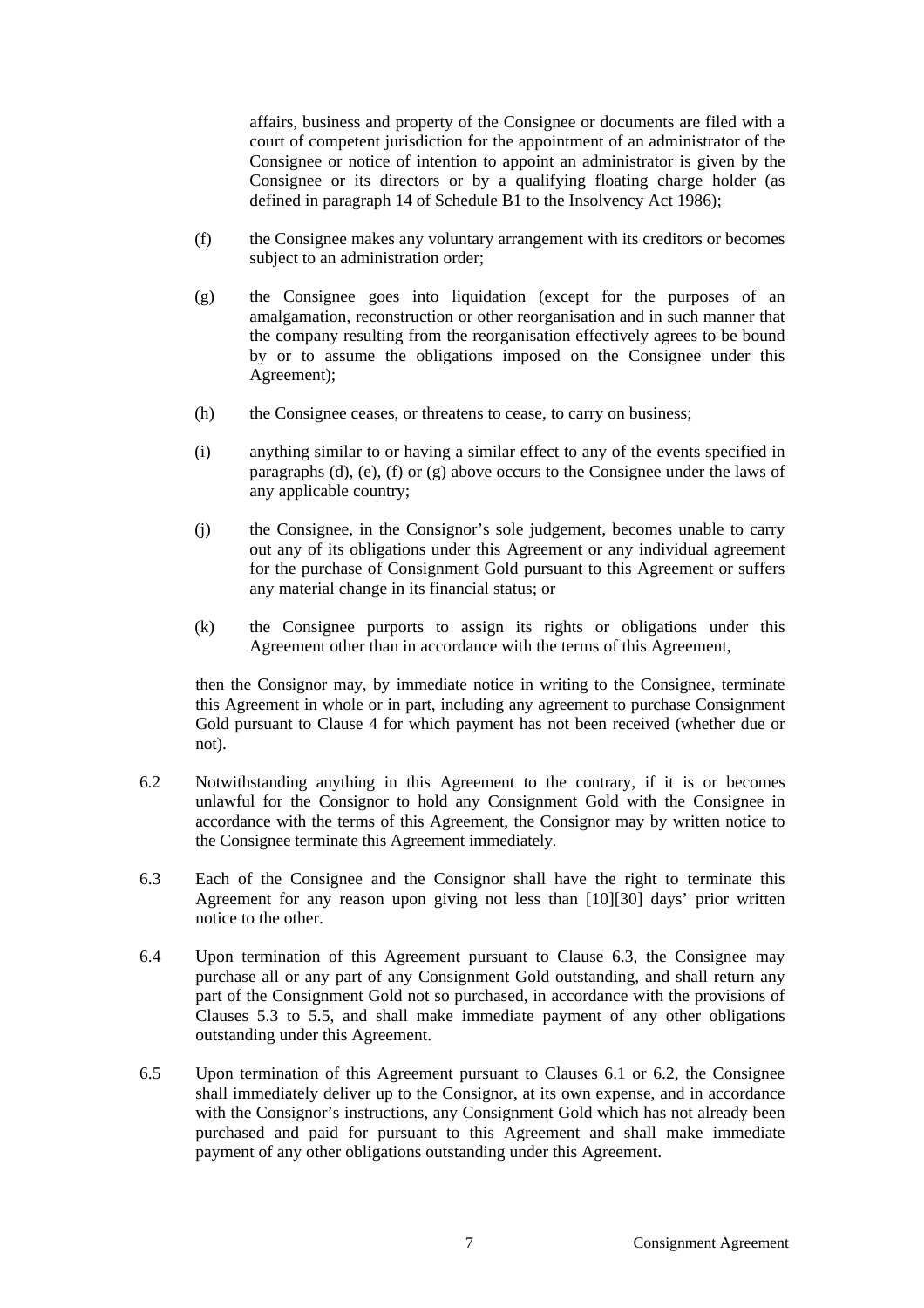- 6.6 This Clause 6 and any clauses which by their nature are intended to survive termination, including, without limitation, Clauses 3.4 to 3.6, 5.5, and 11 shall survive the termination of this Agreement.
- 6.7 Termination of this Agreement however caused shall be without prejudice to any rights or liabilities of the parties accrued as at the date of termination.

## **7 Set off**

7.1 The Consignor shall be entitled to set off any of its obligations to the Consignee (under this or any other agreement), whether matured, contingent or otherwise, against any sums due by the Consignee to the Consignor under this Agreement.

### **8 Definitive version of this Agreement**

8.1 This Agreement may be translated into another language, but the definitive version of this Agreement shall be the English language version, and any dispute in respect of the meaning of this Agreement shall be resolved by reference to the English language version.

# **9 Force Majeure**

- 9.1 The Consignor reserves the right to defer the date of delivery or to cancel any Consignment or reduce the quantity of Gold in any Consignment (without liability to the Consignee), by giving notice in writing to the Consignee, if it is prevented from or delayed in the carrying on of its business due to circumstances beyond the reasonable control of the Consignor including, without limitation, acts of God, governmental actions, war or national emergency, acts of terrorism, protests, riot, civil commotion, fire, explosion, flood, epidemic, lock-outs, strikes or other labour disputes (whether or not relating to either party's workforce), or restraints or delays affecting carriers or inability or delay in obtaining supplies of adequate or suitable materials.
- 9.2 If the Consignor is unable to deliver the Consignment within a reasonable period after giving notice under Clause 9.1, the Consignee shall be entitled to give notice in writing to the Consignor to cancel the affected Consignment, without liability to the Consignor.

### **10 General**

- 10.1 The failure to exercise or delay in exercising a right or remedy provided by this Agreement or by law does not constitute a waiver of the right or remedy or a waiver of other rights or remedies. A waiver of a breach of any of the terms of this Agreement or of a default under this Agreement does not constitute a waiver of any other breach or default and shall not affect the other terms of this Agreement. A waiver of a breach of any of the terms of this Agreement or of a default under this Agreement will not prevent a party from subsequently requiring compliance with the waived obligation.
- 10.2 The rights and remedies provided by this Agreement are cumulative and (subject as otherwise provided in this Agreement) are not exclusive of any rights or remedies provided by law.
- 10.3 No variation of this Agreement or of any contract made pursuant to it shall be valid unless it is in writing and signed by or on behalf of each of the parties.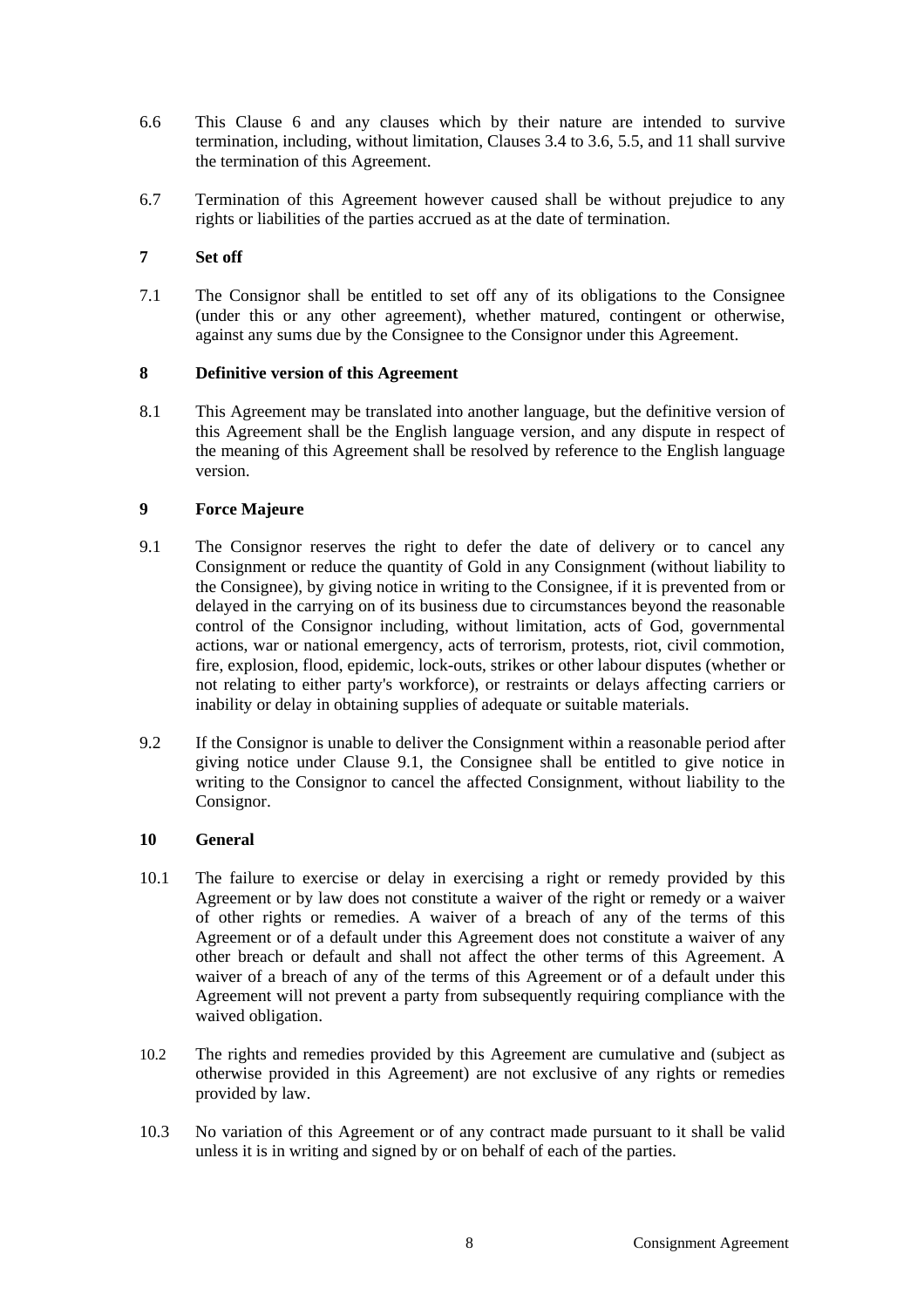- 10.4 The Consignor shall be entitled to assign its rights under this Agreement to any person. The Consignee may not assign or transfer the whole or any part of this Agreement to any person without having obtained the prior written consent of the Consignor.
- 10.5 If any part of this Agreement becomes invalid, illegal or unenforceable, the other provisions of this Agreement and the remainder of the affected provision shall continue to be valid and the parties shall in such an event negotiate in good faith in order to agree the terms of a mutually satisfactory provision to be substituted for the invalid, illegal or unenforceable provision which as nearly as possible validly gives effect to their intentions as expressed in this Agreement.
- 10.6 This Agreement may be executed in any number of counterparts, each of which, when executed, shall be an original, and all the counterparts together shall constitute one and the same instrument.
- 10.7 This Agreement constitutes the entire understanding between the parties with respect to the subject matter of this Agreement and supersedes all prior agreements, negotiations and discussions between the parties relating to it**.** Nothing in this Agreement shall exclude or limit either party's liability for fraudulent misrepresentation.
- 10.8 No third party shall have any right to enforce any term of this Agreement, except that any permitted assignee of the parties shall, after the assignment, in its own right be able to enforce any term of this Agreement in accordance with the terms of this Agreement as if it were a party.

### **11 Notices**

- 11.1 Any notice or other communication given under this Agreement shall be in writing and signed by or on behalf of the party giving it and shall be served by delivering it personally or sending it by pre-paid airmail or fax to the address and for the attention of the relevant party set out below (or as otherwise notified by that party under this Clause). Any such notice shall be deemed to have been received:
	- (a) if delivered personally, at the time of delivery;
	- (b) in the case of registered airmail, five days from the date of posting; and
	- (c) in the case of fax, at the time of transmission

provided that if deemed receipt occurs before 9am on a Business Day the notice shall be deemed to have been received at 9am on that day, and if deemed receipt occurs after 5pm on a Business Day, or on a day which is not a Business Day, the notice shall be deemed to have been received at 9am on the next Business Day.

11.2 The addresses and fax numbers of the parties for the purposes of this Clause are:

[The Consignor]

Address:

For the attention of:

Fax number: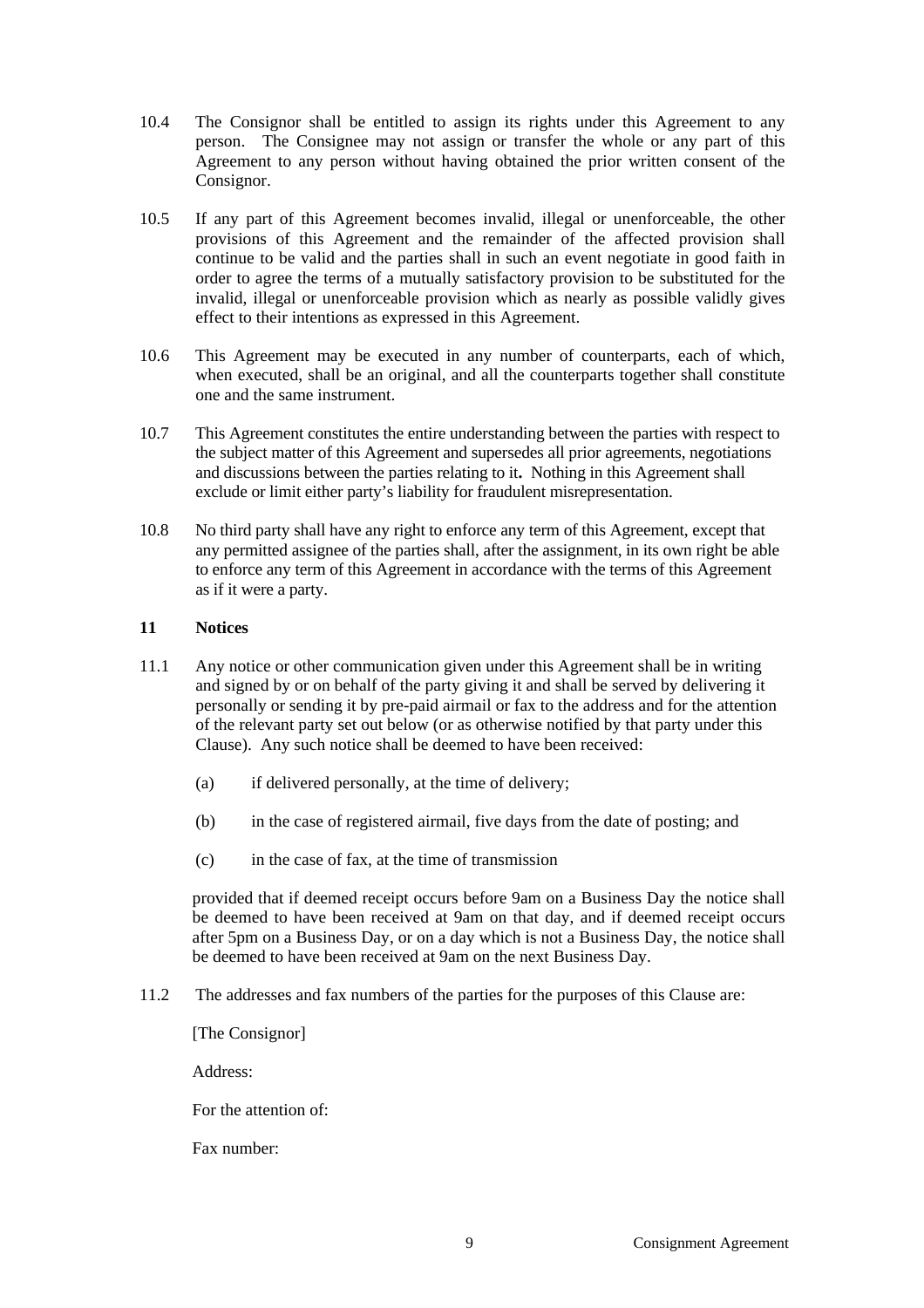[The Consignee]

Address:

For the attention of:

Fax number:

- 11.3 In proving such service it shall be sufficient to prove that the envelope containing such notice was addressed to the address of the relevant party set out above (or as otherwise notified by that party under this Clause) and delivered either to that address or into the custody of the postal authorities as a pre-paid airmail letter, or that the notice was transmitted by fax to the fax number of the relevant party set out above (or as otherwise notified by that party under this Clause).
- 11.4 Notice given under this Agreement shall not be validly served if sent by e-mail.

# **12 Enforceability**

- 12.1 The Consignee hereby represents and warrants to the Consignor as of the date of this Agreement and as of the date of any Consignment, or purchase by the Consignee of Consignment Gold pursuant to this Agreement that:
	- (a) the Consignee has all requisite power and authority to enter into and perform the terms and provisions of this Agreement, and that such performance shall not be in conflict with, result in a breach of, or constitute a default under any agreement or other instrument to which the Consignee is a party or by which it is bound, and shall not result in the creation or imposition of any lien, charge or encumbrance of any nature whatsoever upon any of the property or assets of the Consignee;
	- (b) its obligations under this Agreement and in respect of each Consignment and purchase of Consignment Gold are legal, valid and binding obligations, enforceable against it in accordance with their terms and performance by the Consignee of such obligations will not violate any provision of law, any order of any court or of any other agency of government; and
	- (c) all applicable legal and/or regulatory registrations, approvals and other requirements of the jurisdiction in which the Consignee is operating in respect of this Agreement have been obtained and remain in full force and effect.

# **13 Law and Jurisdiction**

- 13.1 This Agreement shall be governed by and construed and performed in accordance with English law.
- 13.2 Any suit or action of the Consignee to enforce or compel the performance of any provision of this Agreement, or to obtain a remedy for any breach of this Agreement, shall be brought solely in the competent courts of England. Any suit or action of the Consignor to enforce or compel the performance of any provision of this Agreement, or to obtain a remedy for any breach of this Agreement, shall be brought, in the Consignor's discretion, in the competent courts of England or before the courts or any competent authority of any country.